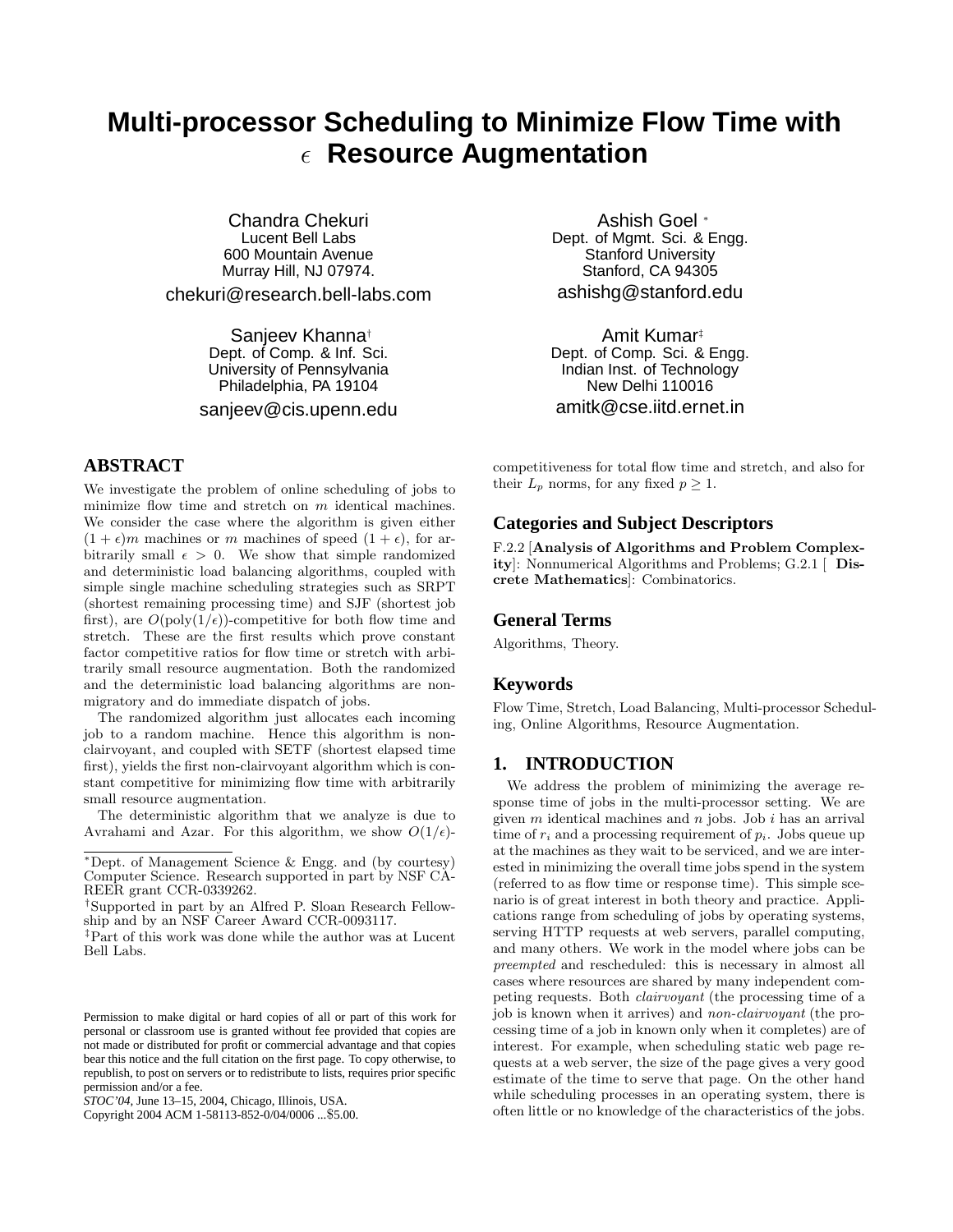In this paper we assume that the arrival times  $r_i$  are not known in advance and use the framework of competitive analysis to study the performance of our algorithms. However, all our algorithms can also be looked upon as approximation algorithms since they run in polynomial time. We present simple randomized and deterministic algorithms and prove that these algorithms are constant-competitive given an arbitrarily small amount of resource augmentation. All our algorithms are non-migratory, immediately dispatch a job to a machine upon arrival, and can simultaneously provide good approximation guarantees for all  $L_p$  norms of flow times. Further, our randomized algorithm also leads to a non-clairvoyant algorithm for flowtime. We believe that the simplicity of our algorithms (for example, our randomized algorithm merely assigns an incoming job to a machine chosen uniformly at random) makes them particularly useful in practical settings. Prior to our work, no algorithms were known to be constant competitive for flow time in the multiprocessor setting with arbitrarily small resource augmentation. Before stating our results more precisely, we describe some relevant related research to motivate our problem and to put our work in context.

**Related Work and Motivation:** In both theory and practice, the problem of minimizing flowtime has been much better understood in the single machine case. The preemptive algorithm SRPT (shortest remaining processing time first) is known to be optimal for minimizing flow time on a single machine in the clairvoyant case. Contrary to folklore belief, SRPT has also been shown to have good fairness characteristics in many settings [15, 22, 6, 7]. For the nonclairvoyant case, a strong lower bound of  $\Omega(\sqrt{n})$  is known for deterministic algorithms [19]. In practice, the algorithm most commonly used is the multi-level feedback queue algorithm (MLF). MLF uses quanta of time units to minimize preemptions and SETF (shortest elapsed time first) is the theoretical equivalent of MLF. Motivated by MLF's good performance, a randomized variant of MLF has been analyzed and it is known be  $\Theta(\log n)$ -competitive for a single machine where  $n$  is the number of jobs in the sequence [9]. In the dynamic setting where the system essentially runs forever, a competitive ratio that depends on the length of the sequence of inputs is not attractive. However, there exists a lower bound of  $\Omega(\log n)$  on randomized competitiveness [19] for the non-clairvoyant case. In situations such as this where strong lower bounds exist for the worst case, it is common and useful to weaken the power of the adversary. In the context of scheduling, Kalyanasundaram and Pruhs [17] proposed resource augmentation wherein we assume that the input is still chosen by the adversary in a worst-case manner but the online algorithm is given extra power. They proposed giving the algorithm a machine with a speed  $(1 + \epsilon)$ times the speed of the adversary's machine. With this assumption they showed that MLF is  $O(1/\epsilon)$ -competitive for non-clairvoyant scheduling on a single machine. Our work can be viewed as the first multi-processor generalization of this result.

The multi-processor setting is of much current relevance with processors and machines getting cheaper. Enterprise web and file servers often consist of banks of machines to enable processing of the large number of requests they need to handle. Thus it is an important question as to how to schedule on multiple processors to minimize average response time. There are a variety of constraints that are imposed in this situation. It is often impractical or expensive to move a job from one machine to another once it is assigned to a machine. Thus jobs cannot be migrated. In addition we prefer algorithms that assign a job as soon as it arrives into the system. Centralized queuing systems are undesirable for a variety of reasons including memory limitations and fault-tolerance. Thus we prefer immediate-dispatching. In practice it is common to use load balancing of some kind to assign jobs to machines and then use the known single machine algorithms such as MLF, FIFO, or SRPT. Our work justifies the performance of such algorithms.

Even though it was folklore that SRPT is optimal on a single machine, the analysis of its performance on multiple machines was done fairly recently by Leonardi and Raz [18] who showed that it is  $O(\min(\log P, \log n/m))$ -competitive where  $P$  is the ratio of the largest job size to the smallest job size. They also showed a matching lower bound on the competitive ratio of any randomized algorithm in the oblivious model. Note that SRPT migrates jobs between machines. Awerbuch et al. [5] subsequently gave a non-migratory algorithm with a similar competitive ratio but it did not immediately dispatch the jobs. More recently Avrahami and Azar [4] gave an algorithm that is both non-migratory and immediate-dispatching. In the resource augmentation model SRPT is known to be optimal if it is given 2-speed machines [21]. For the non-clairvoyant case Becchetti and Leonardi [9] showed that a randomized variant of MLF has a competitive ratio of  $O(\min(\log n \log P, \log n \log n/m))$ . These results do not completely explain the good performance of algorithms used in practice and further, the algorithms do not satisfy all the desired properties such as being non-migratory. There is no constant-competitive non-clairvoyant algorithm known even with a constant factor speedup.

Before we go on to describe our results, we discuss two related measures of performance of online algorithms. In the context of minimizing the average response time, the measure of stretch was introduced by Bender et al. [12]. The stretch of a job is the time it spends in the system divided by its processing time. For minimizing average stretch SRPT is shown to be 2-competitive on a single machine and  $O(1)$ competitive on multiple machines [20].

In many online situations it is of concern that algorithms that try to optimize the average performance might perform quite poorly on some jobs, for the benefit of the many. However, it is usually difficult to optimize the worst case performance on all jobs (say the maximum flow time or the maximum stretch). In such situations it is natural to consider compromise measures such as  $L_p$  norms of performance for some  $p \geq 1$ . In particular the  $L_2$  norm is commonly used. For flow time and stretch on a single machine Bansal and Pruhs [7] showed that with  $(1 + \epsilon)$ -extra speed, well known algorithms such as SRPT, SJF, and SETF not only have good competitive ratios for flow time and stretch but also for their  $L_p$  norms. In our results we also consider these stronger measures.

In the context of multi-processors there are two types of resource augmentation. The algorithm can either use m machines with speed  $(1 + \epsilon)$  each, which we refer to as the extra-speed model, or can use  $(1+\epsilon)m$  machines with speed 1, which we refer to as the extra-machine model.

**Our Results:** We show that with arbitrarily small resource augmentation in the form of extra speed or extra machines we can obtain simple constant-competitive ran-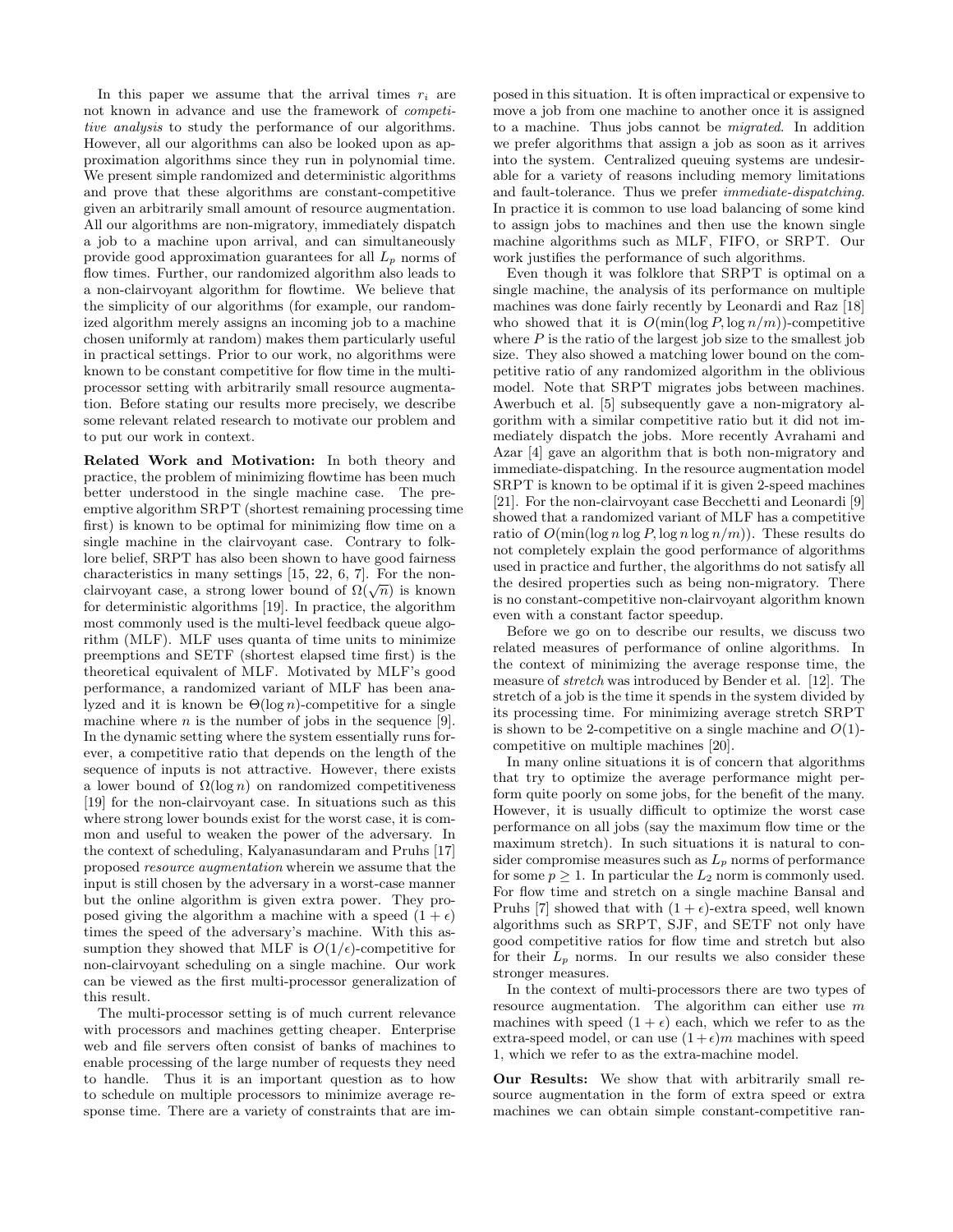| Problem              |                         | One Machine           |                    |                                          | $m$ Machines            |                   |
|----------------------|-------------------------|-----------------------|--------------------|------------------------------------------|-------------------------|-------------------|
|                      | Ratio                   | Res. Aug.             | Ref                | Ratio                                    | Res. Aug.               | Ref               |
| C-Flowtime           |                         |                       |                    | $O(\log P)$                              |                         | $\left[18\right]$ |
|                      |                         |                       |                    | $O(\log n/m)$                            |                         | [18]              |
|                      |                         |                       |                    |                                          | 2-speed                 | 21                |
|                      |                         |                       |                    | $O(1/\epsilon)$                          | $(1+\epsilon)$ -speed   | this paper        |
|                      |                         |                       |                    | $O(1/\epsilon)$                          | $(1+\epsilon)$ -machine | this paper        |
| $(L_p \text{ norm})$ | $O(1/\epsilon)$         | $(1+\epsilon)$ -speed | $\lceil 7 \rceil$  | $O(1/\epsilon)$                          | $(1+\epsilon)$ -speed   | this paper        |
|                      |                         |                       |                    | $O(1/\epsilon)$                          | $(1+\epsilon)$ -machine | this paper        |
| NC-Flowtime          | $\overline{O}(\log n)$  |                       | $\left[ 9 \right]$ | $O(\log n \log P)$                       |                         | [9]               |
|                      |                         |                       |                    | $O(\log n \log n/m)$                     |                         | [9]               |
|                      | $O(1/\epsilon)$         | $(1+\epsilon)$ -speed | $[17]$             | $O(\frac{\log(1/\epsilon)}{\epsilon^7})$ | $(1+\epsilon)$ -speed   | this paper        |
| $(L_p \text{ norm})$ | $O(1/\epsilon^{2+2/p})$ | $(1+\epsilon)$ -speed | [7]                |                                          |                         |                   |
| C-Stretch            | 2                       |                       | [20]               | $\overline{O}(1)$                        |                         | [20, 10, 14]      |
| $(L_p \text{ norm})$ | $O(1/\epsilon)$         | $(1+\epsilon)$ -speed | $[7]$              | $O(1/\epsilon)$                          | $(1+\epsilon)$ -speed   | this paper        |
|                      |                         |                       |                    | $O(1/\epsilon)$                          | $(1+\epsilon)$ -machine | this paper        |

**Figure 1: Known Results on Online Algorithms for Flow Time and Stretch. C and NC refer to clairvoyant and non-clairvoyant setting respectively.**

domized and deterministic algorithms for minimizing flow time and stretch. The randomized algorithm is the following: when a new jobs arrives it is assigned immediately to a machine chosen uniformly at random. The deterministic assignment algorithm we analyze is that of Avrahami and Azar [4] which assigns a new job based on the prior load that it had assigned to the machines. Once the jobs are assigned to the machines, in the clairvoyant case we use either SRPT, SJF or SCF (smallest class first, to be defined later), and in the non-clairvoyant case we use SETF. Our results are summarized below. All our results hold for resource augmentation for arbitrarily small  $\epsilon > 0$ .

- The randomized algorithm is  $O(\frac{\log(1/\epsilon)}{\epsilon^3})$ -competitive for both flow time and stretch in the clairvoyant setting in both models of resource augmentation. It is  $O(\frac{\log(1/\epsilon)}{\epsilon^7})$ -competitive in the non-clairvoyant setting in the extra speed model. The competitive ratio holds even against an adaptive offline adversary. We note that in the non-clairvoyant setting, for any  $\alpha > 0$ , no deterministic immediate-dispatch algorithm can be  $o(m/\alpha)$ -competitive even with  $\alpha$ -speed machines.
- The deterministic algorithm is  $O(1/\epsilon)$ -competitive for both flow time and stretch in the clairvoyant setting. It is also  $O(1/\epsilon)$ -competitive for minimizing  $L_p$  norms of flow time and stretch for any  $p \geq 1$ . These results hold in both models of resource augmentation.
- The randomized algorithm is competitive for minimizing  $L_p$  norms of flow time and stretch, even in the non-clairvoyant setting. We omit the details of this result from this version of the paper.

Our results validate the use of simple load balancing strategies combined with well understood single machine algorithms to optimize the throughput and fairness of multiprocessor server systems. Figure 1 summarizes our results in the context of known results. We also believe that the randomized algorithm together with HDF (highest density first) is competitive for weighted flow time.

**Organization:** Section 2 formally defines the problem and describes various algorithms that we study. We study the randomized load balancing algorithm for minimizing flow time and stretch in both models of resource augmentation in Section 3. We also show that this simple load balancing scheme yields an  $O(1)$ -competitive non-clairvoyant algorithm in the extra-speed model when combined with the single machine non-clairvoyant algorithm SETF. In Section 4, we analyze the deterministic algorithm of Avrahami and Azar [4], and show that it is  $O(1)$ -competitive for minimizing  $L_p$  norms of flow time and stretch on both models of resource augmentation.

## **2. PRELIMINARIES**

We consider the online problem of scheduling jobs in a multiprocessor environment. We assume that jobs can be preempted. A job's existence is known only upon its arrival. In the clairvoyant setting we assume that the job's processing time is known on arrival. In the non-clairvoyant setting the processing time is known only when the job completes its processing time and leaves the system. We denote by  $p_j$ the processing time of job j. The flow time  $F_j$  of a job  $j \in J$ is defined as the time spent by the job in the system before its processing is completed; equivalently  $F_j = C_j - r_j$  where  $r_j$  is the release time of j and  $C_j$  is the completion time of j. The stretch  $S_j$  of a job j is defined to be  $F_j/p_j$ . For any algorithm A, let  $F_p(A) = (\sum_j F_j^p)$  and  $S_p(A) = (\sum_j (S_j)^p)$  be the sums of the pth powers of the flow time and stretch of the jobs. We consider the objectives of minimizing the  $L_p$  norms of the flow time and stretch,  $(F_p(A))^{1/p}$  and  $(S_p(A))^{1/p}$  respectively. An algorithm is migratory if it processes a job on more than one machine, otherwise it is non-migratory.

We use resource augmentation to analyze our algorithm. We assume that the optimal offline algorithm has  $m$  machines of speed 1 to schedule the jobs. We analyze the performance of our algorithm under two different scenarios: a) when the algorithm is given m machines of speed  $(1+\epsilon)$ , and b) when the algorithm is given  $[(1 + \epsilon)m]$  machines of speed 1. In both cases we assume that the optimal algorithm can migrate jobs while our algorithm does not.

We assume without loss of generality that the processing time of any job is at least one. We say that a job  $j$  is in class k if its processing time  $p_j$  lies in the interval  $[2^k, 2^{k+1})$ . We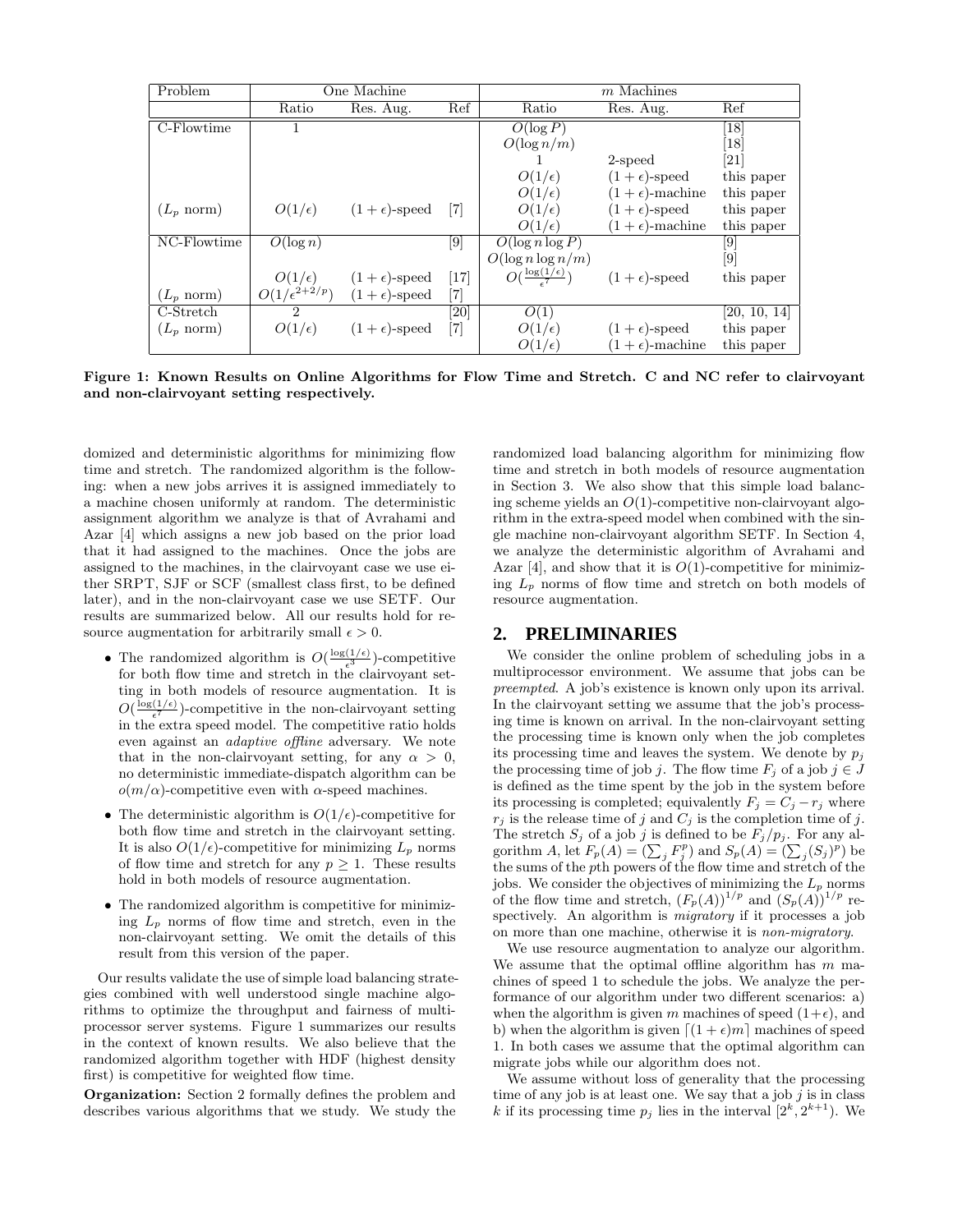denote the class of a job  $j$  by  $\text{CLASS}(j)$  and its arrival time by  $r_i$ . We consider non-migratory immediate-dispatch algorithms. A job is assigned to a machine as soon as it arrives and it is processed only on the machine it is assigned to. In this setting, if job sizes are known upon arrival (the clairvoyant case) we note that it is optimal to process the jobs on each machine by SRPT. However it is easier to analyze the following sub-optimal algorithm: at each time, process the job in the queue from the lowest class and break ties within a class in favor of the job that has arrived earlier. This priority rule was used in [14] and subsequently in [4] to simplify the analysis of algorithms for multiple machines. We refer to this algorithm as SCF (shortest class first). In the non-clairvoyant case when the job sizes are not known, we use the well known algorithm SETF (shortest elapsed time first).

We analyze a randomized and a deterministic strategy to assign jobs to machines when the arrive. The randomized strategy is simple: assign a new job to a machine chosen uniformly at random from the set of available machines. The deterministic strategy is the balancing algorithm of Avrahami and Azar [4]. The algorithm maintains for each machine  $i$  and class  $k$  the total processing time of all jobs that have been assigned to i in class k by time t. Let  $Z_k^i(t)$  denote this quantity. The algorithm assigns a new job that arrives at time t from class k to machine j where  $j = \operatorname{argmin}_{\ell} Z^{\ell}_k(t)$ . Note that the randomized strategy is oblivious to the processing time of the arriving job and is also stateless while the deterministic strategy is neither.

## **3. RANDOMIZED LOAD BALANCING**

We will assume that no two jobs have the same arrival time; since job arrivals are real numbers, this does not result in any loss of generality. We define a total order  $\preceq$  on all jobs as follows:  $i \preceq j$  iff  $\text{CLASS}(i) \lt \text{CLASS}(j) \text{ OR } (\text{Class}(i) =$ CLASS(j) AND  $r_i \leq r_j$ ). A job is *active* if it has arrived but has not yet been completed. We will use  $C_i^{(R)}$  to denote completion time of job  $i$  in RAND.

For a given job i that is alive at time t, let  $S_i^{(*)}(t)$  be the total remaining processing time of all active jobs  $j \leq i$ at time t, divided by m. Let  $V_{\leq h}^{(*)}(t)$  denote the volume of jobs in OPT's queue in classes  $\overline{1}$  to h at time t. Note that  $S_i^{(*)}(t) \le V_{\le k}^{(*)}(t)/m$  where  $k =$  CLASS(*i*). Define  $S_i^{(R)}(t)$  to be the total remaining processing time of all jobs  $j \preceq i$  that are active at time  $t$  and which are assigned to the machine that job *i* is assigned to in RAND. Define  $A_i^{(*)}(t_1, t_2)$  to be the total processing time of all jobs  $j \leq i, r_i \in (t_1, t_2],$  divided by m. The quantities  $S_i^{(*)}(t)$  and  $A_i^{(*)}(t_1, t_2)$  measure the average remaining volume and average total arrivals, respectively, on a machine in OPT. Define  $A_i^{(R)}(t_1, t_2)$  to be the total processing time of all jobs  $j \preceq i, r_i \in (t_1, t_2]$  which are assigned to the machine that job  $i$  is assigned to in RAND.

We say that a job i that is in RAND's queue at time t is  $\delta$ bad at t if  $S_i^{(R)}(t) > (1+\delta)S_i^{(*)}(t)$ ; it is  $\delta$ -good otherwise. We define the  $\delta$ -overhead, denoted  $T_{\delta}(i)$ , of job i to be the total length of all intervals during which job i is  $\delta$ -bad. Observe that this is the total length of the interval during which we cannot "charge" this job to a job in OPT's queue. The following lemma relates the total overhead to the total flow time.

**Lemma 3.1** The total flow time of RAND is at most  $O((1+\epsilon))$  $\delta$ ))  $\frac{m'}{m}$ OPT +  $\sum_i T_\delta(i)$  where m' is the number of machines in RAND.

PROOF. We set up a charging scheme that charges all  $\delta$ good jobs at  $t$  to the payment available in jobs from OPT's queue. Let  $n_h^*(t)$  be the number of jobs in class h that are alive at  $t$  in OPT. We set up payment from OPT's queue to different classes as follows. Class h receives a payment from classes 1 to  $h-1$ , say  $\alpha(t)$ . Class h retains  $(\alpha(t) + n_h^*(t))/2$ and passes on  $(\alpha(t) + n_h^*(t))/2$  to class  $h + 1$ . Note that each job pays for one unit.

From the payment scheme, the payment available to class h is  $n_1^*(t)/2^{\tilde{h}} + n_2^*(t)/2^{h-1} + \ldots + n_h^*(t)/2$  which is  $(n_1^*(t) + 2n_2^*(t) + \ldots + 2^{h-1}n_h^*(t))/2^h$ . Since each job in class *i* has processing time in  $[2^i, 2^{i+1})$ , it follows that  $(n_1^*(t) + 2n_2^*(t) + ... + 2^{h-1}n_h^*(t))/2^h \ge (V_{-1}^*(t) + V_{-2}^*(t) + ... + V_{-h}^*(t))/2^{h+2} =$ <br> $V_{\leq h}^*(t)/2^{h+2}$ .

Thus, the total payment available to jobs in class  $h$  is  $\Omega(V_{\leq h}^{(*)}(t)/2^h)$ . We partition this payment to each of the  $m'$  machines equally, hence the payment available to class h on each machine is  $\Omega(V_{\leq h}^{(*)}(t)/2^h)\frac{m}{m'}$ . We distribute this payment to jobs in class  $\bar{h}$  in RAND's queue in the order defined by  $\preceq$ . We give each job a payment of  $\frac{m}{m} \frac{1}{1+\delta}$ . From simple calculations, we can pay for a job *i* if it is  $\delta$ -good. simple calculations, we can pay for a job i if it is  $\delta$ -good. The bound on RAND's flow time follows.  $\quad \Box$ 

We now need to bound the expected  $\delta$ -overhead of a job in terms of its processing time. Theorems 3.2 and 3.3 are proved in sections 3.1 and 3.2, respectively.

**Theorem 3.2** In the extra machines model, for any job i,  $\mathbf{E}\left[T_{\epsilon}(i)\right] = O\left(\frac{p_i}{\epsilon^3} \log \frac{1}{\epsilon}\right)$ .

**Theorem 3.3** In the extra speed model, for any job  $i$ ,  $\mathbf{E}\left[T_{\epsilon/2}(i)\right] = O\left(\frac{p_i}{\epsilon^3}\log\frac{1}{\epsilon}\right)$  $\backslash$ .

Lemma 3.1 and theorems 3.2 and 3.3 immediately yield:

**Theorem 3.4** The expected flow time of RAND is  $O(1+\epsilon) \text{OPT} + O(\frac{\log 1/\epsilon}{\epsilon^3}) \sum_i p_i$  in both the extra machine and extra speed models. The expected stretch of RAND is  $O(1+\epsilon) \text{OPT} + O(\frac{\log 1/\epsilon}{\epsilon^3})n$  in both the extra machine and extra speed models. These bounds hold against both oblivious and adaptive adversaries.

**Corollary 3.5** RAND is  $O(\frac{\log 1/\epsilon}{\epsilon^3})$ -competitive for both flow time and stretch in the extra machine and extra speed models with parameter  $\epsilon$ .

Since the randomized algorithm is non-clairvoyant, we can couple it with SETF to obtain an online non-clairvoyant algorithm. The following theorem analyzes this algorithm and also presents a lower bound on deterministic algorithms.

**Theorem 3.6** RAND with SETF (RANDSETF) is a  $(1+\epsilon)$ speed  $O(\frac{\log(1/\epsilon)}{\epsilon^7})$ -competitive non-clairvoyant and non-migratory algorithm to minimize average flow time. No deterministic non-clairvoyant algorithm with immediate dispatch can be  $o(m/(1+\epsilon))$ -competitive for minimizing average flow time even with  $(1 + \epsilon)$ -speed machines.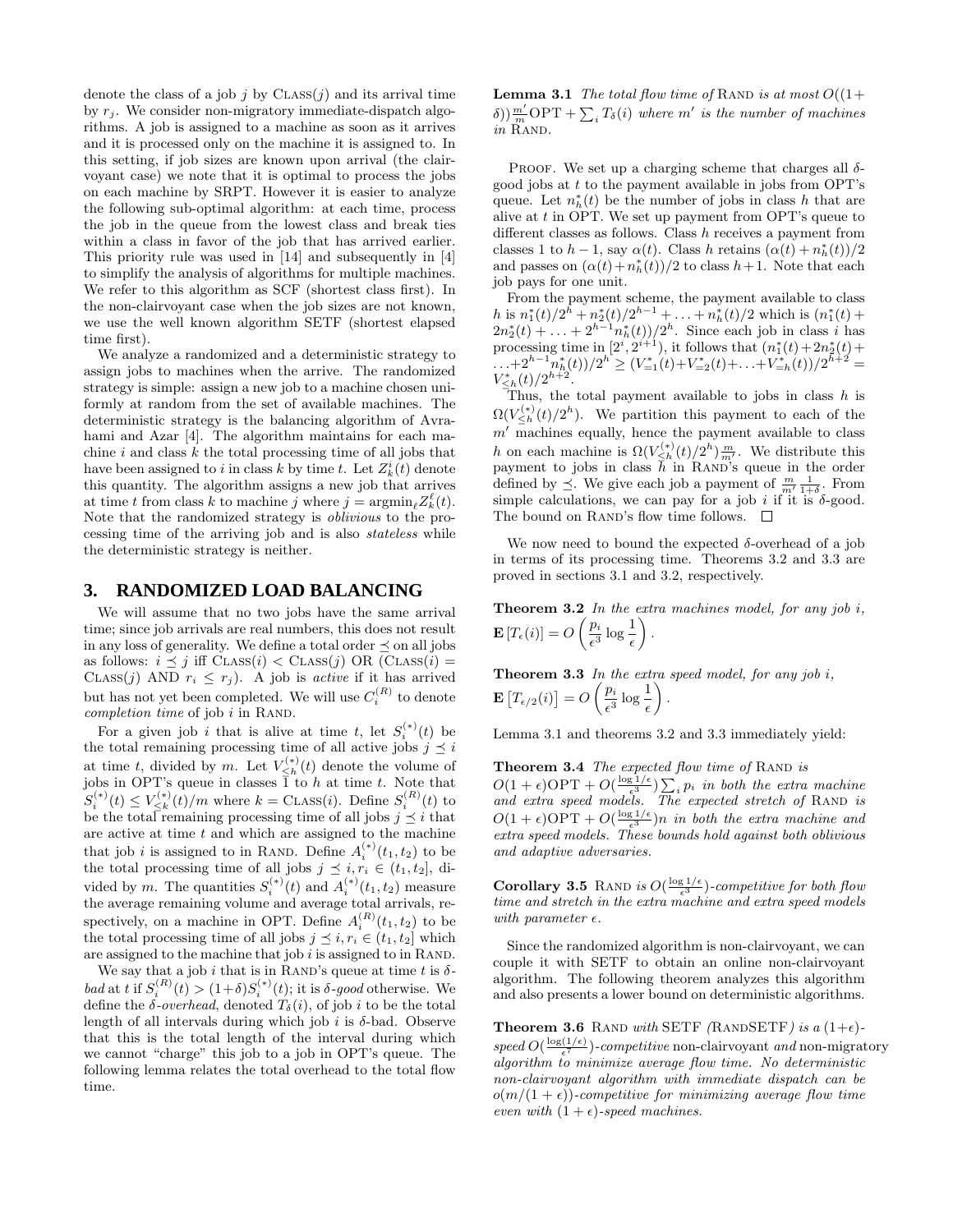PROOF. Fix any instance I. Let  $I_j$  be the (random) instance presented to machine  $M_j$  by RAND. By Theorem 3.4,

$$
\sum_{j=1}^{m} \mathbf{E}[\text{OPT}_{(1+\epsilon)}(I_j)] \leq \sum_{j=1}^{m} \mathbf{E}[\text{SCF}_{(1+\epsilon)}(I_j)]
$$
  

$$
\leq O(\frac{1}{\epsilon^3 \log 1/\epsilon}) \text{OPT}(I) .
$$

Also, from [7], on a single machine, for any instance  $H$ , the non-clairvoyant algorithm SETF satisfies  $SETF_{1+\epsilon}(H) \leq$  $O(\frac{1}{\epsilon^4})\text{OPT}(H)$ . Combining this with the above equation, we get

$$
\begin{aligned} \mathbf{E}[\text{RANDSETF}_{(1+\epsilon)^2}(I)] &= \sum_{j=1}^m \mathbf{E}[\text{SETF}_{(1+\epsilon)^2}(I_j)] \\ &\leq O(\frac{1}{\epsilon^4}) \sum_{j=1}^m \mathbf{E}[\text{OPT}_{(1+\epsilon)}(I_j)] \\ &\leq O(\frac{\log 1/\epsilon}{\epsilon^7}) \text{OPT}(I) \ . \end{aligned}
$$

To see the lower bound, consider the instance in which  $m<sup>2</sup>$  jobs arrive at time 0. Any algorithm with immediate dispatch must assign at least  $m$  jobs to one of the machines, say  $M_1$ , immediately. Fix the processing time of the first m jobs assigned to  $M_1$  to be 1 each and all other processing times are 0. Clearly, the flow time for this algorithm is  $\Omega(m^2/(1+\epsilon))$ . The optimal value, on the other hand, is  $m$ , obtained by assigning each unit length job to a distinct machine.  $\square$ 

#### **3.1 Bounding the overhead in the extra machine model**

In the extra machine model RAND uses  $m' = (1 + \epsilon)m$ machines of speed 1. We focus on some fixed job  $i$  and analyze  $\mathbf{E}[T_{\epsilon}(i)]$ . We assume without loss of generality that job i is assigned by RAND to machine  $M_1$ .

For  $\alpha > 0$ , we will say that an infinite sequence  $\langle x \rangle =$  $x_1, x_2,...$  is  $\alpha$ -bounded if  $0 < x_i \leq \alpha$  for all  $i \geq 1$ . Let  $z_i(\theta)$  denote a Bernoulli 0,1 variable such that  $\mathbf{Pr}[z_i(\theta)] =$  $1] = \theta$ . We will assume that the variables  $z_1(\theta), z_2(\theta), \ldots$  are independent, and may omit the argument  $\theta$  where its value is obvious from the context. If  $\langle x \rangle$  represents a sequence of arrivals to the system, then the random variable

$$
\max\left\{0, \sum_{j\leq i} x_i z_i \left(\frac{1}{m'}\right) - \frac{1}{m} \sum_{j\leq i} x_i\right\}
$$

represents the excess total processing time assigned to machine  $M_1$  by RAND, compared to the average total processing time assigned to a machine by OPT, after i arrivals. The next lemma bounds the maximum value of this excess load for any  $\alpha$ -bounded arrival sequence.

**Lemma 3.7** For  $0 < \delta < 1/4$ , and for an arbitrary  $\alpha$ bounded sequence  $\langle x \rangle$ ,

$$
\mathbf{E}\left[\max\left\{0, \max_{i\geq 1}\left\{\sum_{j\leq i}x_iz_i\left(\frac{1}{m(1+\delta)}\right)-\frac{1}{m}\sum_{j\leq i}x_i\right\}\right\}\right]
$$
  
=  $O\left(\frac{\alpha}{\delta^2}\log\frac{1}{\delta}\right).$ 

We now analyze the total volume of jobs that must arrive before RAND can compensate for an initial excess processing time of y.

**Lemma 3.8** Let  $\langle x \rangle$  be an arbitrary  $\alpha$ -bounded sequence satisfying  $\sum_{j\leq i} x_i \rightarrow \infty$  as  $i \rightarrow \infty$ . For  $0 < \delta < 1/4$ , and  $y \geq 0$ , let  $k^{(c)}(y)$  denote the largest value of k such that  $y + \sum_{i=1}^{k} x_i z_i \left( \frac{1}{m(1+\delta)} \right)$  $\Big) \geq \sum_{i=1}^{k} x_i/m$  and let  $X^{(c)}(y)$ denote  $\sum_{i=1}^{1+k^{(c)}(y)} x_i/m$ . Then

$$
\mathbf{E}\left[X^{(c)}(y)\right] = O\left(\frac{y}{\delta} + \frac{\alpha}{\delta^3} \log \frac{1}{\delta}\right).
$$

The proofs of Lemmas 3.7 and 3.8 are technical and can be found in the appendix. With these technical lemmas in place, we are ready to bound the expected  $\epsilon$ -overhead of a job in the extra machines model.

PROOF OF THEOREM 3.2. Assume wlog that job  $i$  goes to machine  $M_1$ . Let  $\gamma = \max\{0, S_i^{(R)}(r_i) - S_i^{(*)}(r_i)\}$ . Observe that  $\gamma \leq \max\{0, \max_{t \leq r_i} \{A_i^{(R)}(t, r_i) - A_i^{(*)}(t, r_i)\}\}\.$  If we ignore jobs j which do not satisfy  $j \preceq i$  and look at time in reverse, then the set of arrivals in  $(-\infty, r_i)$  forms a  $2p_i$ bounded sequence. Now we can invoke Lemma 3.7 with  $\delta = \epsilon$  to obtain

$$
\mathbf{E}[\gamma] = O\left(\frac{p_i}{\epsilon^2} \log \frac{1}{\epsilon}\right). \tag{1}
$$

If job *i* is never  $\epsilon$ -bad, then we are done. Else, let  $t_1$  denote the first time instant in  $[r_i, C_i^{(R)}]$  such that  $S_i^{(R)}(t_1) \ge (1 + \epsilon)S_i^{(*)}(t_1)$ . Let  $\beta = \max\{0, A_i^{(R)}(r_i, t_1) - A_i^{(*)}(r_i, t_1)\}$ . Observe that  $\beta$  is sto  $\max\{0, \max_{t > r_i} \{A_i^{(R)}(r_i, t) - A_i^{(*)}(r_i, t)\}\}.$  We now invoke Lemma 3.7 to obtain

$$
\mathbf{E}[\beta] = O\left(\frac{p_i}{\epsilon^2} \log \frac{1}{\epsilon}\right). \tag{2}
$$

Now,  $S_i^{(R)}(t_1) \leq S_i^{(*)}(t_1) + \gamma + \beta$ , and since job *i* is  $\epsilon$ -bad at time  $t_1$ , we also have  $S_i^{(R)}(t_1) \geq (1+\epsilon)S_i^{(*)}(t_1)$ . Thus,  $S_i^{(*)}(t_1) \leq (\gamma + \beta)/\epsilon$  and

$$
S_i^{(R)}(t_1) \le (1+\epsilon)(\gamma+\beta)/\epsilon. \tag{3}
$$

Now consider the sequence  $\langle x \rangle_{(t_1,\infty)}$  of processing times<sup>1</sup> of jobs  $j \preceq i$  that arrive after time  $t_1$  and let  $X^{(c)}(y)$  be as defined in the statement of Lemma 3.8. Let  $t_2 = t_1 + S_i^{(R)}(t_1) + X^{(c)}(\gamma + \beta)$ .

Our goal is to now prove that job i cannot be  $\epsilon$ -bad at any time  $t > t_2$ . If job i finishes before time  $t_2$ , then we are

<sup>1</sup> To invoke Lemma 3.8, we need the technical condition that  $\sum_{k \leq j} x_j \to \infty$  as  $j \to \infty$ . If the sequence  $\langle x \rangle_{(t_1,\infty)}$  does not satisfy this property, then we can introduce fake jobs of size  $p_i$  at the end of this sequence without affecting the proof. We omit the details.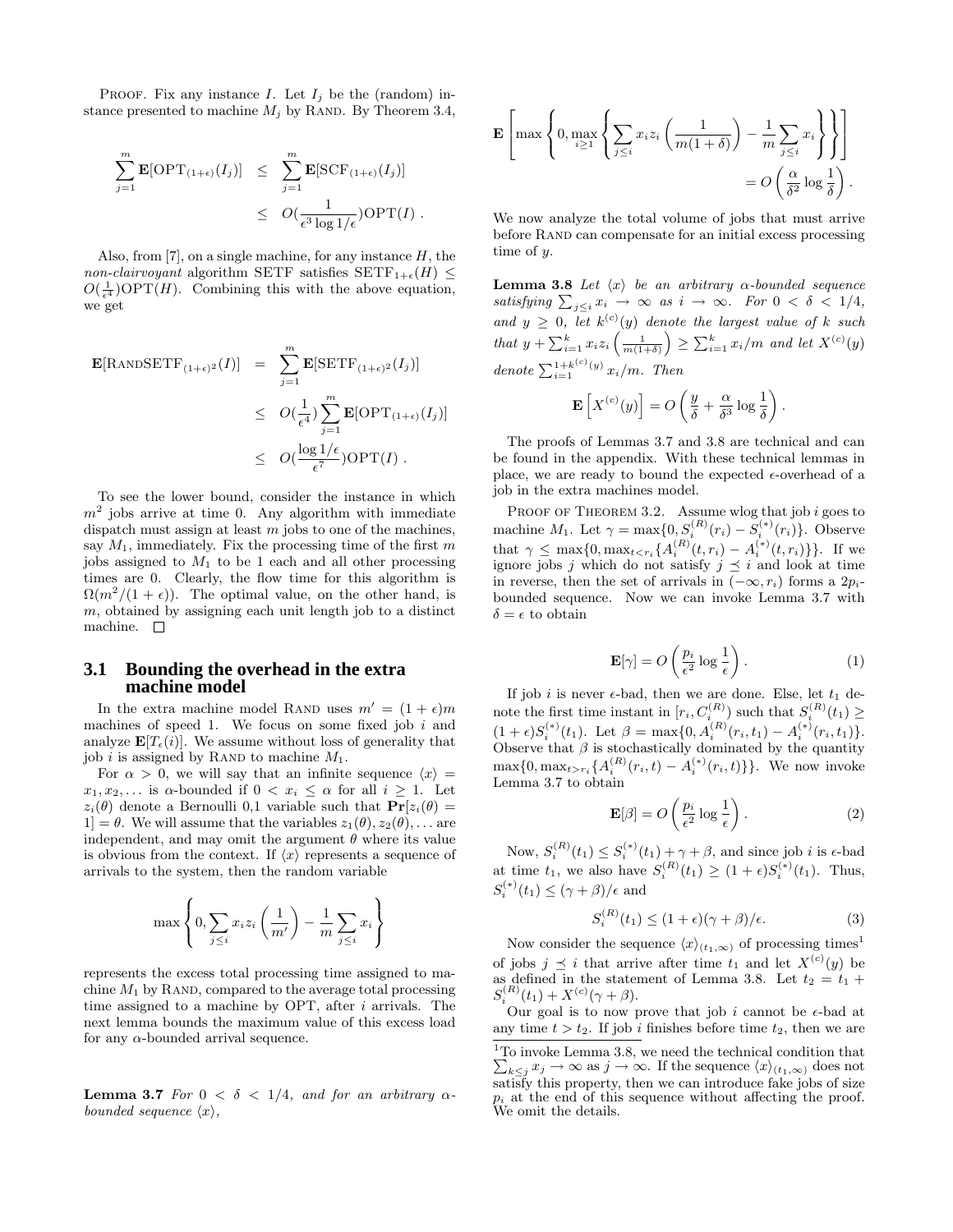done. Let t' be the time when  $A_i^{(*)}(t_1, t') = X^{(c)}(\gamma + \beta)$ . We will now consider two cases:

**Case 1:**  $t_2 \le t'$ **. By the definition of**  $X^{(c)}$ **,**  $A_i^{(R)}(t_1, t') \le$  $A_i^{(*)}(t_1, t') - \gamma - \beta$ . Hence,

$$
A_i^{(R)}(t_1, t_2) \leq A_i^{(*)}(t_1, t') - \gamma - \beta
$$
  
\n
$$
\leq X^{(c)}(\gamma + \beta) - \gamma - \beta
$$
  
\n
$$
\leq X^{(c)}(\gamma + \beta)
$$
  
\n
$$
\leq t_2 - t_1 - S_i^{(R)}(t_1).
$$

As long as job  $i$  is on machine  $M_1$ , that machine only executes jobs  $j \preceq i$ . Hence the last inequality implies that job  $i$  finishes by time  $t_2$ .

**Case 2:**  $t_2 > t'$ **. Consider any time**  $t \in [r_i, C^{(R)}], t > t_2$ **.** Machine  $M_1$  must be busy executing jobs  $j \preceq i$  between times  $t_1$  and  $t$ . Hence, by Lemma 3.8,

$$
S_i^{(R)}(t) = S_i^{(R)}(t_1) + A_i^{(R)}(t_1, t) - (t - t_1)
$$
  
\n
$$
\leq (S_i^{(*)}(t_1) + \gamma + \beta) +
$$
  
\n
$$
(A_i^{(*)}(t_1, t) - \gamma - \beta) - (t - t_1)
$$
  
\n
$$
\leq S_i^{(*)}(t),
$$

and hence job i cannot be  $\epsilon$ -bad at time t.

Thus, job i can be  $\epsilon$ -bad only during the interval  $[t_1, t_2]$ and the total  $\epsilon$ -overhead  $T_{\epsilon}(i)$  of this job is at most  $t_2 - t_1 =$  $(1+\epsilon)(\gamma+\beta)/\epsilon + X^{(c)}(\gamma+\beta)$ . Consider  $X = X^{(c)}(\gamma+\beta)$ . Since Lemma 3.8 applies to an *arbitrary*  $\alpha$ -bounded arrival sequence, we can ignore any dependence of X on  $\langle x \rangle_{(t_1,\infty)}$ to obtain

$$
\mathbf{E}[X|\gamma,\beta] \leq \rho \left( \frac{\gamma+\beta}{\epsilon} + \frac{1}{\epsilon^3} \log \frac{1}{\epsilon} \right)
$$

for some suitably large constant  $\rho$ . Removing the conditioning on  $\gamma$ ,  $\beta$  yields

$$
\mathbf{E}[X] \leq \rho \left( \frac{\mathbf{E}[\gamma + \beta]}{\epsilon} + \frac{1}{\epsilon^3} \log \frac{1}{\epsilon} \right), \text{ and hence,}
$$
  

$$
\mathbf{E}[T_{\epsilon}(i)] \leq (1 + \epsilon) \mathbf{E}[\gamma + \beta] / \epsilon + \rho \left( \frac{\mathbf{E}[\gamma + \beta]}{\epsilon} + \frac{1}{\epsilon^3} \log \frac{1}{\epsilon} \right).
$$

Substituting equations 1 and 2 in the above expression yields the desired bound on the  $\epsilon$ -overhead. 口

#### **3.2 Bounding the overhead in the extra speed model**

In the extra speed model RAND uses  $m$  machines of speed  $1 + \epsilon$ . Once again we focus on some fixed job i and assume without loss of generality that it is assigned by RAND to machine  $M_1$ .

For the case of speed-bounded machines, the following variant of Lemma 3.7 is useful. The proof is along the lines of proof of Lemma 3.7 in the appendix and is omitted.

**Lemma 3.9** For  $0 < \delta < 1/4$ , and for an arbitrary  $\alpha$ bounded sequence  $\langle x \rangle$ ,

$$
\mathbf{E}\left[\max\left\{0, \max_{i\geq 1}\left\{\sum_{j\leq i}x_iz_i\left(\frac{1}{m}\right)-\frac{1+\delta}{m}\sum_{j\leq i}x_i\right\}\right\}\right]
$$

$$
=O\left(\frac{\alpha}{\delta^2}\log\frac{1}{\delta}\right).
$$

PROOF OF THEOREM 3.3. Let  $\gamma_1 = \max\{0, S_i^{(R)}(r_i) (1 + \epsilon/2)S_i^{(*)}(r_i)$ . Let  $\gamma_2 = \max\{0, \max_{t \ge r_i} \{A_i^{(R)}(r_i, t) - \}$  $(1+\epsilon/2)A_i^{(*)}(r_i,t)$ . Suppose  $C_i^{(R)} \leq r_i + (2/\epsilon)(\gamma_1 + \gamma_2)$ .<br>Then the total flow time, and bases the  $(\epsilon/2)$  supposed of Then the total flow time, and hence the  $(\epsilon/2)$ -overhead, of job *i* is at most  $\left(2/\epsilon\right)\left(\gamma_1 + \gamma_2\right)$ . Now consider the case when  $C_i^{(R)} > r_i + (2/\epsilon)(\gamma_1 + \gamma_2)$ . Consider any time  $t \in [r_i +$  $(2/\epsilon)(\gamma_1 + \gamma_2), C_i^{(R)}$ . Since job *i* has not completed by time t, machine  $M_1$  must have been busy executing jobs  $j \preceq i$ in the interval  $[r_i, t]$ . Now we use the fact that RAND has machines that run at speed  $(1 + \epsilon)$  to obtain

$$
S_i^{(R)}(t) = S_i^{(R)}(r_i) + A_i^{(R)}(r_i, t) - (1 + \epsilon)(t - r_i)
$$
  
\n
$$
\leq \gamma_1 + (1 + \epsilon/2)S_i^{(*)}(r_i) + \gamma_2 + (1 + \epsilon/2)A_i^{(*)}(r_i, t)
$$
  
\n
$$
-(1 + \epsilon/2)(t - r_i) - (\epsilon/2)(t - r_i)
$$
  
\n
$$
\leq (1 + \epsilon/2) \left( S_i^{(*)}(r_i) + A_i^{(*)}(t, r_i) - (t - r_i) \right)
$$
  
\n
$$
-(\epsilon/2) (t - r_i - (2/\epsilon)(\gamma_1 + \gamma_2)).
$$

Even if OPT has been executing only jobs  $j \preceq i$  during the interval  $[r_i, t)$ , we have  $S_i^{(*)}(t) \geq S_i^{(*)}(r_i) + A_i^{(*)}(t, r_i) - (t$ r<sub>i</sub>). Combining this with the fact that  $t-r_i > (2/\epsilon)(\gamma_1+\gamma_2)$ , we obtain  $S_i^{(R)}(t) \le (1 + \epsilon/2) S_i^{(*)}(t)$ , i.e., job *i* is not  $(\epsilon/2)$ bad at time  $t$ .

Thus, job i can only be bad for a total duration of  $\left(2/\epsilon\right)\left(\gamma_1+\gamma_2\right)$  $\gamma_2$ ). We can use Lemma 3.9 to immediately obtain  $\mathbf{E}[\gamma_2] = O((n/2) \log(1/\epsilon))$ . The only missing piece is  $\mathbf{E}[\gamma_2]$ .  $O((p_i/\epsilon^2) \log(1/\epsilon))$ . The only missing piece is  $\mathbf{E}[\gamma_1]$ . Observe that

$$
S_i^{(R)}(t) = \max_{s \le t} \left\{ A_i^{(R)}(s, t) - (1 + \epsilon)(t - s) \right\}
$$
  
 
$$
\le \max_{s \le t} \left\{ A_i^{(R)}(s, t) - (1 + \epsilon/2)(t - s) \right\}
$$

and

$$
S_i^{(*)}(t) = \max_{s \le t} \left\{ A_i^{(*)}(s, t) - (t - s) \right\}.
$$

Now,

$$
S_i^{(R)}(t) - (1 + \epsilon/2)S_i^{(*)}(t)
$$
  
\n
$$
\leq \max_{s \leq t} \left\{ A_i^{(R)}(s, t) - (1 + \epsilon/2)(t - s) \right\}
$$
  
\n
$$
- (1 + \epsilon/2) \max_{s \leq t} \left\{ A_i^{(R)}(s, t) - (t - s) \right\}
$$
  
\n
$$
\leq \max_{s \leq t} \left\{ A_i^{(R)}(s, t) - (1 + \epsilon/2)A_i^{(*)}(s, t) \right\}.
$$

Now we can use Lemma 3.9 to also bound  $\mathbf{E}[\gamma_1]$ . Consequently,

$$
\mathbf{E}\left[T_{\epsilon/2}(i)\right] = O\left(\frac{p_i}{\epsilon^3} \log \frac{1}{\epsilon}\right).
$$

 $\Box$ 

# **4. DETERMINISTIC LOAD BALANCING**

The deterministic algorithm that we analyze is the algorithm of Avrahami and Azar [4] that we described in Section 2. We refer to this algorithm as Algorithm A. We set up some notation that we use in the rest of the section. Let  $\mathcal{Z}_{k}^{i}(t)$  denote the total processing time of all jobs that have been assigned to machine i in class  $k$  by time  $t$ . Algorithm A assigns a job arriving at time  $t$  with class  $k$  to the machine  $\overline{M}_i$  with the least  $Z_k^i(t)$  value; breaking ties arbitrarily. We use  $V(t, X)$  to denote the volume, in other words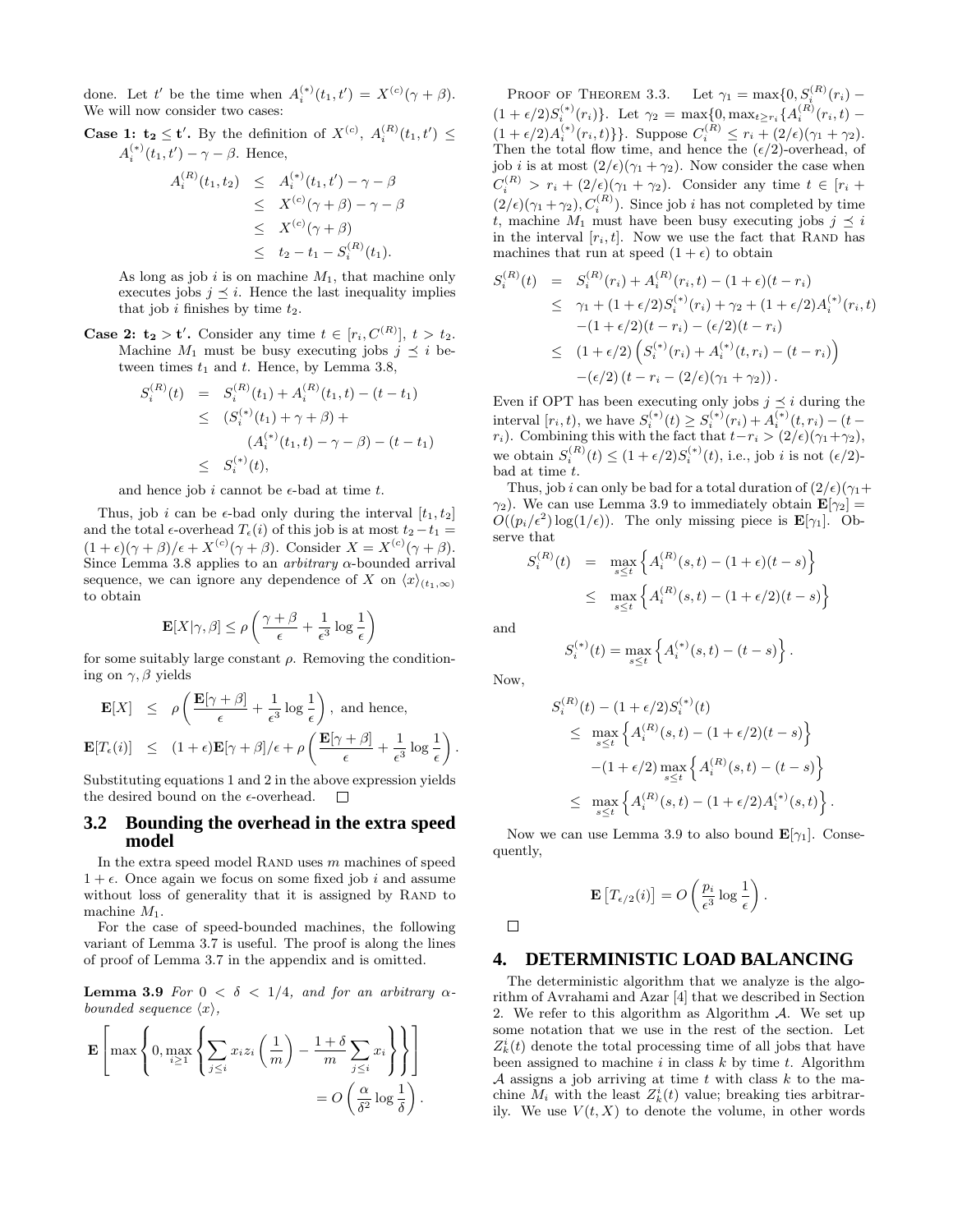the remaining processing time, of jobs in set  $X$  at time  $t$ . Subscripts are used to restrict the jobs to specified classes. We will often use predicates to define a set of jobs. For example  $V_{\leq k}(t, r_i \leq t')$  indicates the volume of jobs that were released by time  $t'$  and which were in classes 1 to k.  $P(X)$ denotes the processing times of jobs in set  $X$ . We use the superscript ∗ to indicate quantities associated with some fixed optimal schedule that we compare the algorithm's schedule with. The quantity  $Z_{\leq k}^i(t)$  denotes the total processing time of jobs assigned to machine  $i$  by time  $t$  in classes at most k. The quantity  $Q_{\leq k}^i(t)$  denotes the amount of time that machine  $i$  spent on jobs of class at most  $k$  till time  $t$ . Let  $R_{\leq k}^i(t)$  denote  $Z_{\leq k}^i(t) - Q_{\leq k}^i(t)$  the residual amount of processing left in the queue of machine  $i$  at time  $t$  in classes up to k. Note that  $V_{\leq k}(t) = \sum_i R^i_{\leq k}(t)$ .

We now state two properties of the algorithm  $A$  that were shown in [4] and that we use in our analysis.

Lemma 4.1 In the schedule of A, for any two machines j and j' and for any time t,  $|Q_{\leq k}^j(t) - Q_{\leq k}^{j'}(t)| \leq 2^{k+2}$ .

**Lemma 4.2** In the schedule of  $A$ , if at time t there exists a machine j such that  $R_{\leq k}^j(t) = 0$  then for every other machine j',  $R_{\leq k}^{j'}(t) \leq 2^{k+3}$ .

We focus on the  $L_p$  norm  $F_p$  here, identical arguments apply to  $L_p$  norm of  $S_p$  as well. Our analysis will establish that  $F_p(\mathcal{A})$  is at most  $(O(1+1/\epsilon))^p F_p(\text{OPT})$  where OPT denotes an optimal algorithm. For an algorithm  $H$ , let  $U(H, t)$ denote the set of unfinished jobs in the queue of  $H$  at time t. Also, let Age<sup>p</sup> $(X, t)$  denote the sum over all jobs  $J_i \in X$ of  $(t - r_i)^{p-1}$ . Then  $F_p(H) = p \int_t \text{Age}^p(U(H, t), t) dt$ . Thus in order to show that  $H$  is c-competitive against OPT, it is sufficient to show that at all times,  $Age^p(U(H, t), t)$  is at most  $c^p \text{Age}^p(U(\text{OPT}, t), t)$ . This is the approach taken by [7] for the single machine case where they showed that the unfinished jobs in the online algorithms queue can always be charged to unfinished jobs in OPT's queue such that the above condition holds. Unfortunately, we cannot establish such a local competitiveness condition in the multiple machines case. The main difficulty in extending the result to multiple machines comes from load balancing of jobs across the machines. The simple round-robin load balancing approach of algorithm  $A$  leads to non-uniform workloads across the machines. In particular, at any moment in time, while some machines are idle, another group of machines may have several unfinished jobs in their queues. Thus while algorithm  $A$  has unfinished jobs in its queue, OPT may have no unfinished jobs to charge to in its queue. However, as indicated by Lemmas 4.1 and 4.2, these variations in the work-load are reasonably bounded. We use this to show that the optimal algorithm carries sufficiently many jobs to enable a local charging for all jobs that have waited sufficiently long in the queue of  $A$ . In other words, the jobs must wait for some time (say, a constant times their processing time) to participate in this charging scheme. While a job  $j$  is waiting to qualify for local charging, we charge its delay to the term  $F_j^p$  in OPT. Thus our analysis relies on a combination of local and global charging rules. In what follows, we describe in detail how these ideas can be made to work in the multiple machines setting. The charging scheme we describe follows the overall approach developed in [7].

**Charging Scheme:** Let  $\mathcal{D} = U(\mathcal{A}, t) - U(\text{OPT}, t)$  be the set of jobs which have finished processing in OPT's schedule at time  $t$  but not in the schedule produced by  $A$ . Index the jobs in  $D$  in increasing order of their processing times. Consider a job  $J_i \in \mathcal{D}$ . Suppose  $J_i$  is in class k. Let t' denote the time  $t - \epsilon'(t - r_i)$ , where  $\epsilon'$  is a constant less than 1 that we fix later. Let  $V^*_{\leq k}(t, r_j \leq t')$  denote the amount of processing left in the set of jobs in  $U(\text{OPT}, t)$  which are in class at most  $k$  and were released before time  $t'$ . We allocate to  $J_i$  an  $\epsilon'' p_i$  amount of work from  $V^*_{\leq k}(t, r_j \leq t')$  which has not been previously allocated to a lower indexed job in  $\mathcal{D},$ where  $\epsilon''$  is another constant less than 1 that we fix later. We will do this allocation only when  $t - r_i$  is at least  $\alpha \cdot 2^k$ for some  $\alpha$ . If  $J_i$  does not satisfy this condition, we simply charge its waiting time to  $J_i$ 's contribution to the optimal's objective. Since  $J_i$  contributes at least  $(2^k)^p$  to  $F_p(OPT)$ , and the maximum contribution from this waiting is  $(\alpha 2^k)^p$ , the charging ratio is bounded by  $\alpha^p$ . On the other hand, for jobs that satisfy the condition, at most  $2/\epsilon''$  jobs in  $U(\mathcal{A}, t)$ are assigned to any one job in OPT. Moreover, for each participating job we charge a contribution of  $(t - r_i)^{p-1}$  to  $(t-t')^{p-1} = (\epsilon'(t-r_i))^{p-1}$ . Thus for these jobs, at time t, the contribution to Age<sup>p</sup> in A is at most  $2/(\epsilon''(\epsilon')^{p-1})$ times  $Age^p(U(OPT, t), t)$ . We will show that this approach can be made to work when  $\alpha$ ,  $1/\epsilon'$ , and  $1/\epsilon''$  are all  $O(1 + \epsilon'')$  $1/\epsilon$ ). Thus we can establish that  $F_p(\mathcal{A})$  is at most  $(O(1 +$  $1/\epsilon$ )<sup>p</sup>F<sub>p</sub>(OPT), giving our main result.

Thus the heart of the analysis is in showing that the association described above always works, i.e., we never run out of jobs to assign to  $J_i$ . Given time u and  $u'$ ,  $u \ge u'$ , let  $J[u',u]$  be the set of jobs released during  $[u',u]$ . Let  $P_{\leq k}(J[u',u])$  be the total processing time of the jobs in  $J\bar{u}', u]$  which are in class at most k. Now the possible volume of jobs which we can charge  $J_i$  to is  $V_{\leq k}^*(t, r_j \leq t')$ . The claim below lower bounds this volume.

#### **Claim 4.3**

$$
V_{\leq k}^*(t, r_j \leq t') \geq V_{\leq k}^*(r_i, r_j \leq r_i) + P_{\leq k}(J[r_i, t']) - m(t - r_i).
$$
\n(4)

PROOF. The machines in OPT's schedule can perform at most  $m(t-r_i)$  during  $[r_i, t]$ . The volume of jobs of group at most k that needs to be processed during this interval is at least  $V_{\leq k}^*(r_i, r_j \leq r_i) + P_{\leq k}(J[r_i, t'])$ . Further, the release time of all the jobs in this expression is at most  $t'$ . This proves the claim.  $\square$ 

Recall that  $V^*_{\leq k}(t, r_j \leq t')$  is the volume we want to use to charge  $J_i$ . Some of this volume has been consumed while charging jobs in  $J_1, \ldots, J_{i-1}$ . Consider the jobs in this set which were released *after* time  $r_i$ . Since all these jobs were finished in OPT by time  $t$ , their total processing time can be at most  $m(t - r_i)$ . Now consider those jobs in this set which were released *before* time  $r_i$ . These jobs are a subset of the jobs in  $U(\mathcal{A}, r_i)$ . So their processing time is at most  $P_{\leq k}(U(\mathcal{A}, r_i))$ . Thus, the total volume of jobs that is sufficient for charging jobs  $J_1, \ldots, J_i$  is

$$
\epsilon''\left(m(t-r_i)+P_{\leq k}(U(\mathcal{A},r_i))\right). \tag{5}
$$

From Equations 4 and 5, it suffices to show that

$$
V_{\leq k}^*(r_i, r_j \leq r_i) + P_{\leq k}(J[r_i, t']) - m(t - r_i)
$$
  
 
$$
\geq \epsilon''(m(t - r_i) + P_{\leq k}(U(\mathcal{A}, r_i))).
$$
 (6)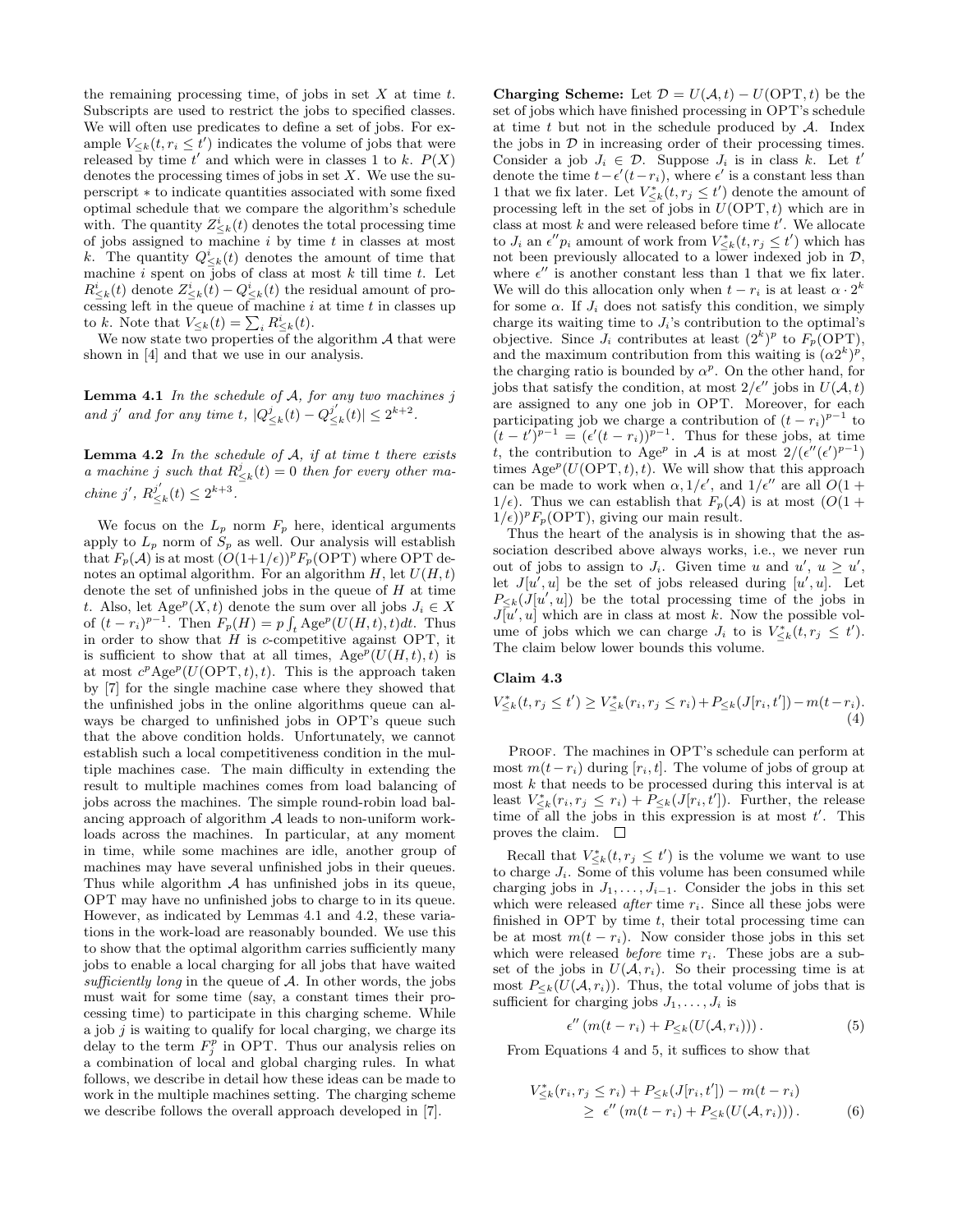In what follows, we first establish for the case of machines with extra speed in section 4.1, and then shjow that the analysis can be carried over to the case of extra machines as well with minor modifications.

#### **4.1 Extra speed**

We start by establishing a relation between the unprocessed volume of jobs in the optimal algorithm and the unfinished jobs in  $A$ .

**Lemma 4.4** Consider the schedule produced by A. Suppose a machine remains busy in the interval  $[t_1, t_2]$  and processes jobs only from classes 1 to k during this interval. Then the total amount of processing done by all the m machines on jobs of class at most k during  $[t_1, t_2]$  is at least  $(1+\epsilon)m(t_2 (t_1) - m2^{k+3}$ .

PROOF. Given a machine  $j$ , and a time  $u$ , recall that  $Q_{\leq k}^{j}(u)$  is the total volume of jobs of class at most k processed by machine  $j$  till time  $u$ . Then from Lemma 4.1, if  $j$ and j' are two arbitrary machines, then  $|Q_{\leq k}^j(u)-Q_{\leq k}^{j'}(u)|\leq$  $2^{k+2}$ . Let j be the machine which remains busy from  $t_1$ to  $t_2$  processing jobs from class at most k. So,  $Q_{\leq k}^j(t_2)$  –  $Q_{\leq k}^{j}(t_1) = (1 + \epsilon)(t_2 - t_1)$ . If j' is any other machine, we know from Lemma 4.1 that  $|Q_{\leq k}^{j}(t_1)-Q_{\leq k}^{j'}(t_1)| \leq 2^{k+2}$  and  $|Q_{\leq k}^{j}(t_2)-Q_{\leq k}^{j'}(t_2)|\leq 2^{k+2}$ . Therefore,

$$
Q_{\leq k}^{j'}(t_2) - Q_{\leq k}^{j'}(t_1)
$$
  
=  $(Q_{\leq k}^{j'}(t_2) - Q_{\leq k}^{j}(t_2)) + (Q_{\leq k}^{j'}(t_1) - Q_{\leq k}^{j'}(t_1))$   
+  $(Q_{\leq k}^{j}(t_2) - Q_{\leq k}^{j}(t_1))$   
 $\geq (Q_{\leq k}^{j'}(t_2) - Q_{\leq k}^{j'}(t_1)) - |Q_{\leq k}^{j'}(t_2) - Q_{\leq k}^{j}(t_2)|$   
-  $|Q_{\leq k}^{j'}(t_1) - Q_{\leq k}^{j'}(t_1)|$   
 $\geq (1 + \epsilon)(t_2 - t_1) - 2^{k+3}$ 

Adding this for all  $j'$  gives the desired result.  $\Box$ 

The above lemma helps us to lower bound the amount of work remaining in OPT's schedule at t. Let  $V_{\leq k}(u)$  be the amount of processing time remaining for the set of jobs in  $U(\mathcal{A}, u)$  which are of class at most k. In other words  $V_{\leq k}(u)$ is shorthand  $V_{\leq k}(u, U(\mathcal{A}, u))$ . Recall that  $P_{\leq k}(U(\mathcal{A}, u))$  is the total processing time of the jobs in  $U(\mathcal{A}, u)$ .

**Lemma 4.5** For any time u,

$$
V_{\leq k}^*(u, r_j \leq u) \geq \frac{\epsilon}{1+\epsilon} P_{\leq k}(U(\mathcal{A}, u)) + \frac{1}{1+\epsilon} V_{\leq k}(u) - \frac{m2^{k+4}}{1+\epsilon}.
$$

PROOF. Let  $u'$  be the earliest time such that there is some machine  $j$  which is processing jobs of class at most  $k$  during the interval  $(u', u]$ . So, at time u', machine j does not have any job from classes up to  $k$ . From Lemma 4.2, at time  $u'$ ,  $R_{\leq k}^{j}(u') \leq 2^{k+3}$  for every machine j. It follows that

$$
V_{\leq k}(u') = \sum_{j} R_{\leq k}^{j}(u') \leq m 2^{k+3}.
$$
 (7)

Note that  $u' \leq r_j$  for any job  $j \in U(\mathcal{A}, u)$  since j was assigned to some machine at time  $r_j$  and this machine,

by the nature of the algorithm, cannot process a job of class greater that  $k$  while  $j$  is unfinished. It follows that  $P_{\leq k}(J[u',u]) \geq P_{\leq k}(U(\mathcal{A},u)).$  Now, Lemma 4.4 implies that the machines do at least  $(1 + \epsilon)m(u - u') - m\hat{2}^{k+3}$ amount of work on jobs of class at most  $k$  during  $[u', u]$  in  $\mathcal A$ . Combining this with inequality (7), we get

$$
V_{\leq k}(u)
$$
  
\n
$$
\leq m2^{k+3} + P_{\leq k}(J[u', u]) - ((1 + \epsilon)m(u - u') - m2^{k+3})
$$
  
\n
$$
= P_{\leq k}(J[u', u]) + m2^{k+4} - (1 + \epsilon)m(u - u').
$$
 (8)

Now OPT can do at most  $m(u - u')$  amount of work during  $[u', u]$ . Further, it receives jobs of class at most k which have total processing time  $P_{\leq k}(J[u',u])$  during this interval. So, it follows that

$$
V_{\leq k}^{*}(u, r_{j} \leq u) \geq P_{\leq k}(J[u', u]) - m(u - u'). \tag{9}
$$

Combining inequalities (8) and (9), we get the desired result.  $\square$ 

We now come back to the proof of inequality (6). Using the expression for  $V_{\leq k}^*(r_i, r_j \leq r_i)$  obtained from Lemma 4.5 (by substituting  $r_i$  for  $u$ ) in inequality (6), it is sufficient to show the following:

$$
\frac{\epsilon}{1+\epsilon}P_{\leq k}(U(\mathcal{A}, r_i)) + \frac{V_{\leq k}(r_i)}{1+\epsilon} - \frac{m2^{k+4}}{1+\epsilon} +
$$
  
\n
$$
P_{\leq k}(J[r_i, t']) - m(t - r_i)
$$
  
\n
$$
\geq \epsilon''[m(t - r_i) + P_{\leq k}(U(\mathcal{A}, r_i))].
$$
 (10)

Rearranging terms, we need to show that

$$
\left(\frac{\epsilon}{1+\epsilon} - \epsilon''\right) P_{\leq k}(U(\mathcal{A}, r_i)) + \frac{V_{\leq k}(r_i)}{1+\epsilon} + P_{\leq k}(J[r_i, t']) - (1+\epsilon'')m(t-r_i) \geq \frac{m2^{k+4}}{1+\epsilon}.
$$

Clearly,  $V_{\leq k}(r_i) \leq P_{\leq k}(U(\mathcal{A}, r_i))$ . So if we assume  $\epsilon'' \leq \frac{\epsilon}{1+\epsilon}$ , and replace  $P_{\leq k}(U(\mathcal{A}, r_i))$  by  $V_{\leq k}(r_i)$  it suffices to show

$$
(1 - \epsilon'')V_{\leq k}(r_i) + P_{\leq k}(J[r_i, t']) - (1 + \epsilon'')m(t - r_i) \geq \frac{m2^{k+4}}{1 + \epsilon}.
$$

Lemma 4.4 implies that A does at least  $(1+\epsilon)m(t'-r_i)$  –  $m2^{k+3}$  amount of work during  $[r_i, t']$ . So, it must be the case that  $V_{\leq k}(r_i) + P_{\leq k}(J[r_i, t']) \geq (1 + \epsilon)m(t' - r_i) - m2^{k+3},$ because the left hand side is the total volume of jobs of group at most k that need to be processed during  $[r_i, t']$ . Thus, it is enough to show that

$$
(1 - \epsilon'')(1 + \epsilon)(t' - r_i) - (1 + \epsilon'')(t - r_i)
$$
  
\n
$$
\geq \frac{2^{k+4}}{1 + \epsilon} + (1 - \epsilon'')2^{k+3}.
$$
 (11)

Observing that  $t' - r_i = (1 - \epsilon')(t - r_i)$ , and choosing  $\epsilon' = \epsilon'' = \frac{\epsilon}{4(1+\epsilon)}$ , we get

$$
\left[ (1+3\epsilon/4) \left( \frac{1+3\epsilon/4}{1+\epsilon} \right) - \frac{1+5\epsilon/4}{1+\epsilon} \right] (t-r_i)
$$
  

$$
\geq \frac{2^{k+4}}{1+\epsilon} + \frac{1+3\epsilon/4}{1+\epsilon} 2^{k+3}.
$$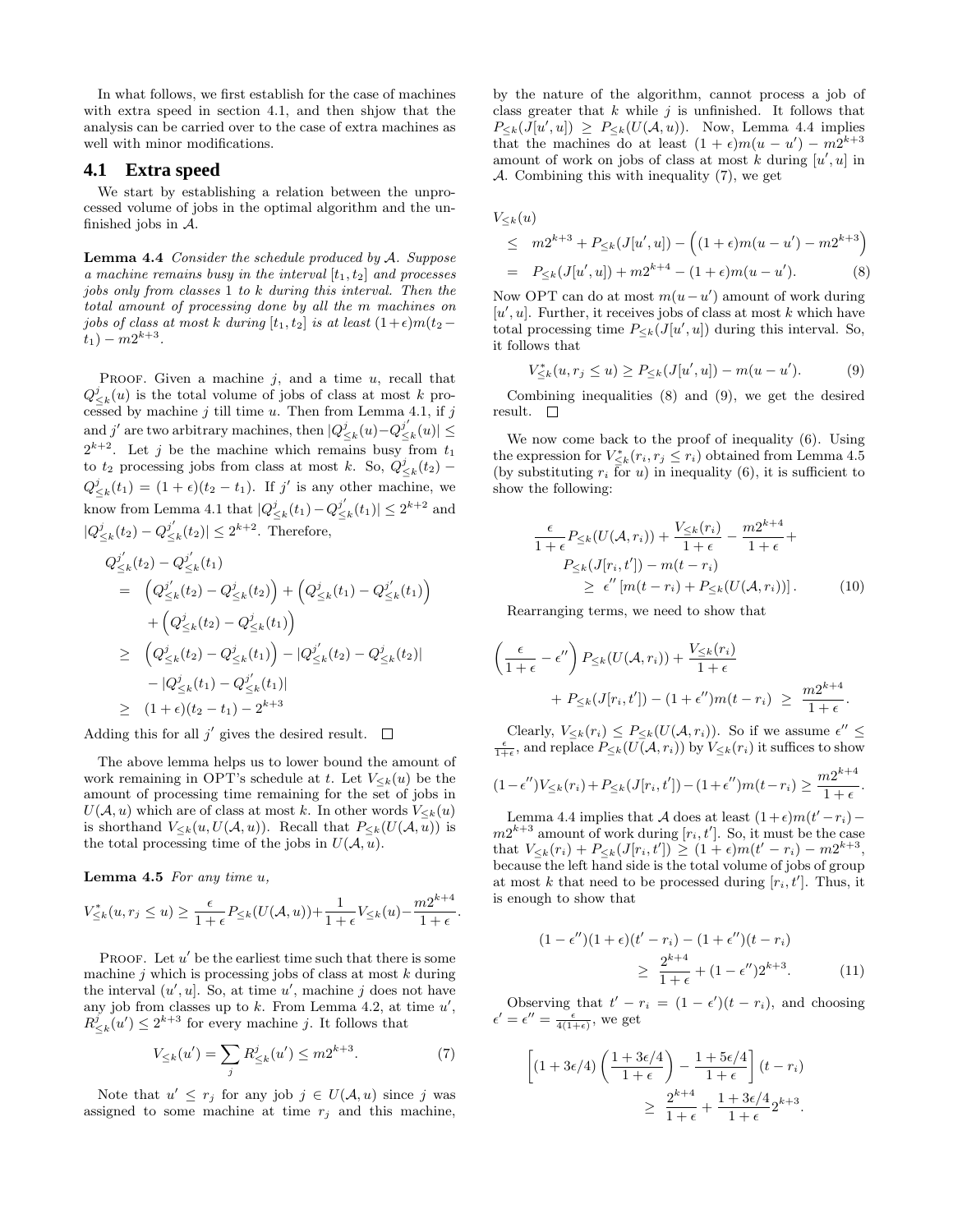Simplifying each side of the equation, we see that it is enough to have

$$
\frac{\epsilon}{4}(t-r_i) \ge 3 \cdot 2^{k+3}.
$$

The equation above is satisfied whenever  $(t - r_i) \geq (3 \cdot$  $2^{k+5}$ / $\epsilon$ . Thus we can set  $\alpha$  to be  $O(1 + 1/\epsilon)$  as well.

# **4.2 Extra machines**

The analysis for the extra machines is very similar to the one with extra speed. We will simply highlight the modifications needed in the analysis above. Lemmas 4.4 and 4.5 each become slightly weaker, as stated below.

**Lemma 4.6** Consider the schedule produced by A. Suppose a machine remains busy in the interval  $[t_1, t_2]$  and processes jobs only from classes 1 to k during this interval. Then the total amount of processing done by all the m machines on jobs of class at most k during  $[t_1, t_2]$  is at least  $(1+\epsilon)m(t_2$  $t_1) - (1 + \epsilon) m 2^{k+3}.$ 

**Lemma 4.7** For any time u,

$$
V_{\leq k}^*(u, r_j \leq u) \geq \frac{\epsilon}{1+\epsilon} P_{\leq k}(U(\mathcal{A}, u)) + \frac{1}{1+\epsilon} V_{\leq k}(u) - m2^{k+4}.
$$

Thus Equation 10 can now be rewritten as

$$
\frac{\epsilon}{1+\epsilon}P_{\leq k}(U(\mathcal{A}, r_i)) + \frac{V_{\leq k}(r_i)}{1+\epsilon} - \frac{m2^{k+4}}{1+\epsilon} + P_{\leq k}(J[r_i, t']) - m(t - r_i)
$$
\n
$$
\geq \epsilon''[m(t - r_i) + P_{\leq k}(U(\mathcal{A}, r_i))]. \tag{12}
$$

Doing similar manipulations as before, we get

$$
(1 - \epsilon'')(1 + \epsilon)(t' - r_i) - (1 + \epsilon'')(t - r_i)
$$
  
\n
$$
\geq 2^{k+4} + (1 - \epsilon'')2^{k+3}.
$$
 (13)

Finally, substituting  $t'-r_i = (1 - \epsilon')(t - r_i)$ , and choosing  $\epsilon' = \epsilon'' = \frac{\epsilon}{4(1+\epsilon)}$ , we see that it is enough to have

$$
\frac{\epsilon}{4(1+\epsilon)}(t-r_i) \ge 3 \cdot 2^{k+3}.
$$

The equation above is satisfied whenever  $(t - r_i) \geq (3 \cdot$  $2^{k+5}(1+\epsilon)/\epsilon$ . Thus we can set  $\alpha$  to be  $O(1+1/\epsilon)$  once again.

#### **5. REFERENCES**

- [1] N. Alon, Y. Azar, G. Woeginger and T. Yadid. Approximation schemes for scheduling. Proc. of SODA, 1997.
- [2] A. Avidor, Y. Azar and J. Sgall. Ancient and new algorithms for load balancing in the  $l_p$  norm. Algorithmica, 29(3):422-441, 2001.
- [3] B. Awerbuch, Y. Azar, E. Grove, M. Kao, P. Krishnan and J. Vitter. Load balancing in the  $l_p$  norm. Proc. of FOCS, 1995.
- [4] N. Avrahami and Y. Azar. Minimizing total flow time and total completion time with immediate dispatching. Proc. of 15th SPAA, 2003.
- [5] B. Awerbuch, Y. Azar, S. Leonardi and O. Regev. Minimizing flow time without migration. Proc. of STOC, 1999.
- [6] N. Bansal and M. Harchol-Balter. Analysis of SRPT scheduling : Investigating unfairness. Proc. of ACM Sigmetrics, 2001.
- [7] N. Bansal and K. Pruhs. Server scheduling in the  $L_p$ norm : a rising tide lifts all boats. Proc. of STOC, 2003.
- [8] N. Bansal and K. Dhamdhere. Minimizing Weighted Flowtime. Proc. of SODA, 2003.
- [9] L. Becchetti and S. Leonardi. Non-clairvoyant scheduling to minimize average flowtime on single and parallel machines. Proc. of STOC, 2001.
- [10] L. Becchetti, S. Leonardi, and S. Muthukrishnan. Scheduling to minimize Average Stretch without Migration. Proc. of SODA, 2001.
- [11] L. Becchetti, S. Leonardi, A. M. Spaccamela, K. Pruhs. Online weighted flow time and deadline scheduling. Proc. of RANDOM-APPROX, 2001.
- [12] M. A. Bender, S. Chakrabarti, and S. Muthukrishnan. Flow and Stretch Metrics for Scheduling Continuous Job Streams. Proc. of SODA, 1998.
- [13] C. Chekuri, S. Khanna. Approximation schemes for preemptive weighted flow time. Proc. of STOC, 2002.
- [14] C. Chekuri, S. Khanna, and A. Zhu. Algorithms for Minimizing Weighted Flow Time. Proc. of STOC, 2001.
- [15] M. Crovella, R. Frangioso and M. Harchol-Balter. Connection scheduling in web servers. USENIX Symposium on Internet Technologies and Systems, 1999.
- [16] L. Epstein and J. Sgall. Approximation schemes for scheduling on uniformly related and indentical parallel machines. Proc. of ESA, 1999.
- [17] B. Kalyanasundaram and K. Pruhs. Speed is as powerful as clairvoyance. JACM, 47(4):617–43, 2000.
- [18] S. Leonardi and D. Raz. Approximating total flow time on parallel machines. Proc. STOC, 1997.
- [19] R. Motwani, S. Phillips, and E. Torng. Non-clairvoyant Scheduling. Theoretical Computer Science, 130(1):17–47, 1994.
- [20] S. Muthukrishnan, R. Rajaraman, R. Shaheen, J. Gerkhe. Online scheduling to minimize average stretch. Proc. of FOCS, 1999.
- [21] C. Phillips, C. Stein, E. Torng, and J. Wein. Optimal Time Critical Scheduling Via Resource Augmentation. Proc. of STOC, 1997.
- [22] B. Schroeder and M. Harchol-Balter. Web servers under overload : how scheduling can help. Proc. of 18th International Teletraffic Congress, 2003.

## **APPENDIX**

It suffices to prove Lemmas 3.7 and 3.8 for  $\alpha = 1$ . For brevity, we will use  $z_k$  to denote the random variable  $z_k\left(\frac{1}{m(1+\delta)}\right)$ .

PROOF OF LEMMA 3.7. Let  $I(j)$  denote the smallest value of l such that  $\sum_{k=1}^{l} x_k/m \geq j$ . Define  $\mu_j = \sum_{k=1}^{I(j)} x_k/(m(1+\delta))$ . Define  $X_j = \sum_{k=1}^{I(j)} x_k z_k$ . Clearly,  $\mathbf{E}[X_j] = \mu_j \geq j/(1+\delta)$ .